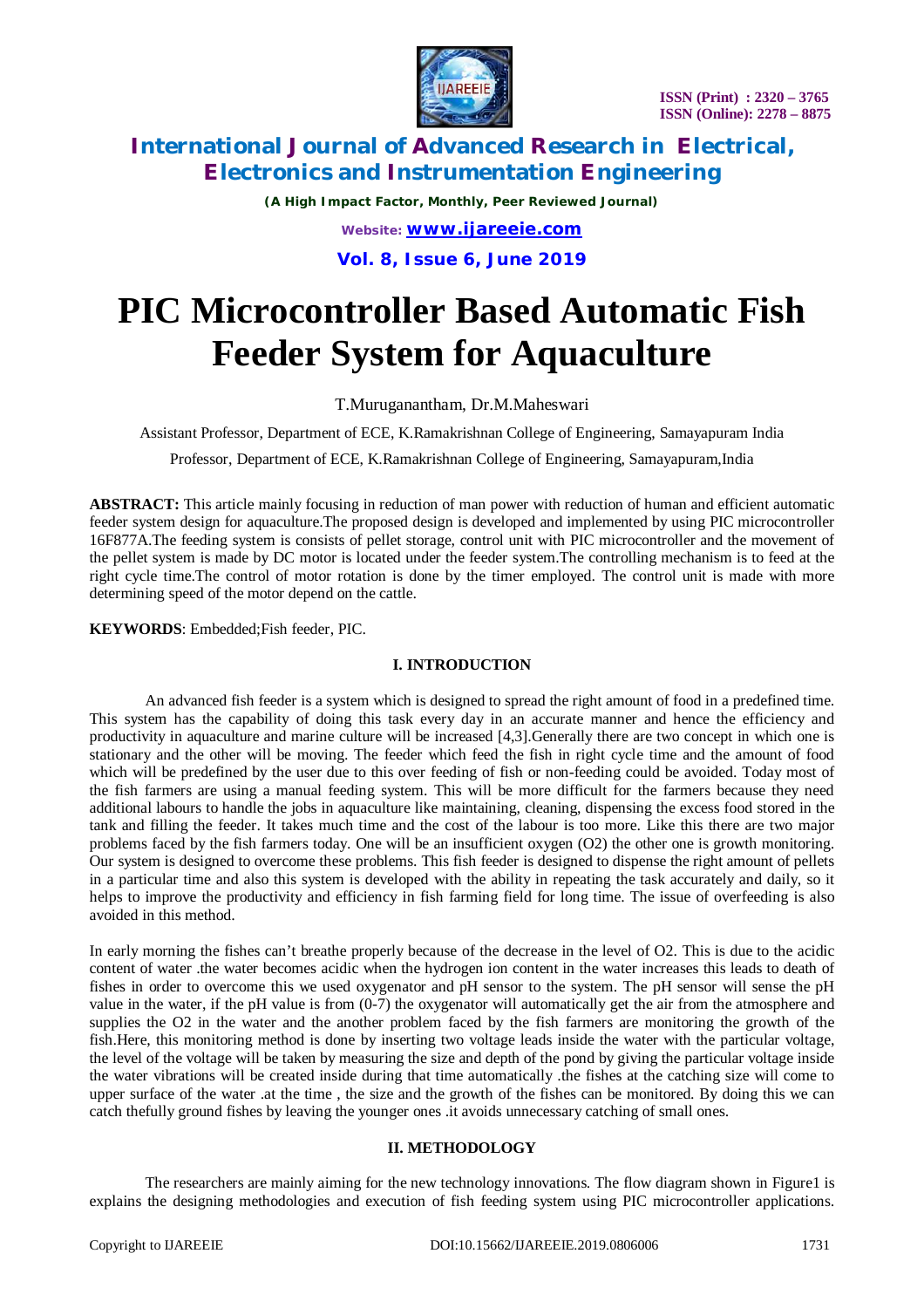

*(A High Impact Factor, Monthly, Peer Reviewed Journal)*

*Website: [www.ijareeie.com](http://www.ijareeie.com)*

### **Vol. 8, Issue 6, June 2019**

Thissystem consists of hardware and softwaredevelopments as well as the system design which helps to reduce labour cost and with great efficiency.This paper focuses the automatic PIC based feeding systemand addresses the issues and challenges facing everyday by fisher man.The efficiency of the system is also compared with the human based system and different issues were solved.The digital information is processed and initialized by the PIC microcontroller with the designer

interfacing unit.The processed data send to the output device of the feeder system to order the programming commands. The speed of the system is depends on the speed of the DC motor.If the system is started or failed the designer proceeds to test and validate it.The output voltage drop and movement of the pellet is based on the controlling actions of PIC microcontroller.

#### **III. SYSTEM DESIGN**

The design of this Automatic fish feeder consists of seven main parts, namely PIC microcontroller, food storage, stand, DCmotor, spreader, oxygenator, and PH sensor. The controller of this system, Apart from that, LCD display played an important role in illustrating the data entered by the user and to display the pH value before DC motor start to operate. PIC 16F887A controller was employed as main controller output of DC motor and for the oxygenator and for the voltage leads. In order to control the speed rotation of DC motor, L293D motor driver which work by PWM (Pulse Width Modulation) technique was utilized. As for the software design, programming of PIC16F887A was done with the aid of C language. The conceptual diagram as shown in Figure 2 where the major components are included.

\*PIC MICROCONTROLLER \*4X4 KEY PAD, DC MOTOR \*2X16 LCD, L293 MOTOR DRIVER



Figure 1 Methodologies of designing Automatic Fish Feeder System.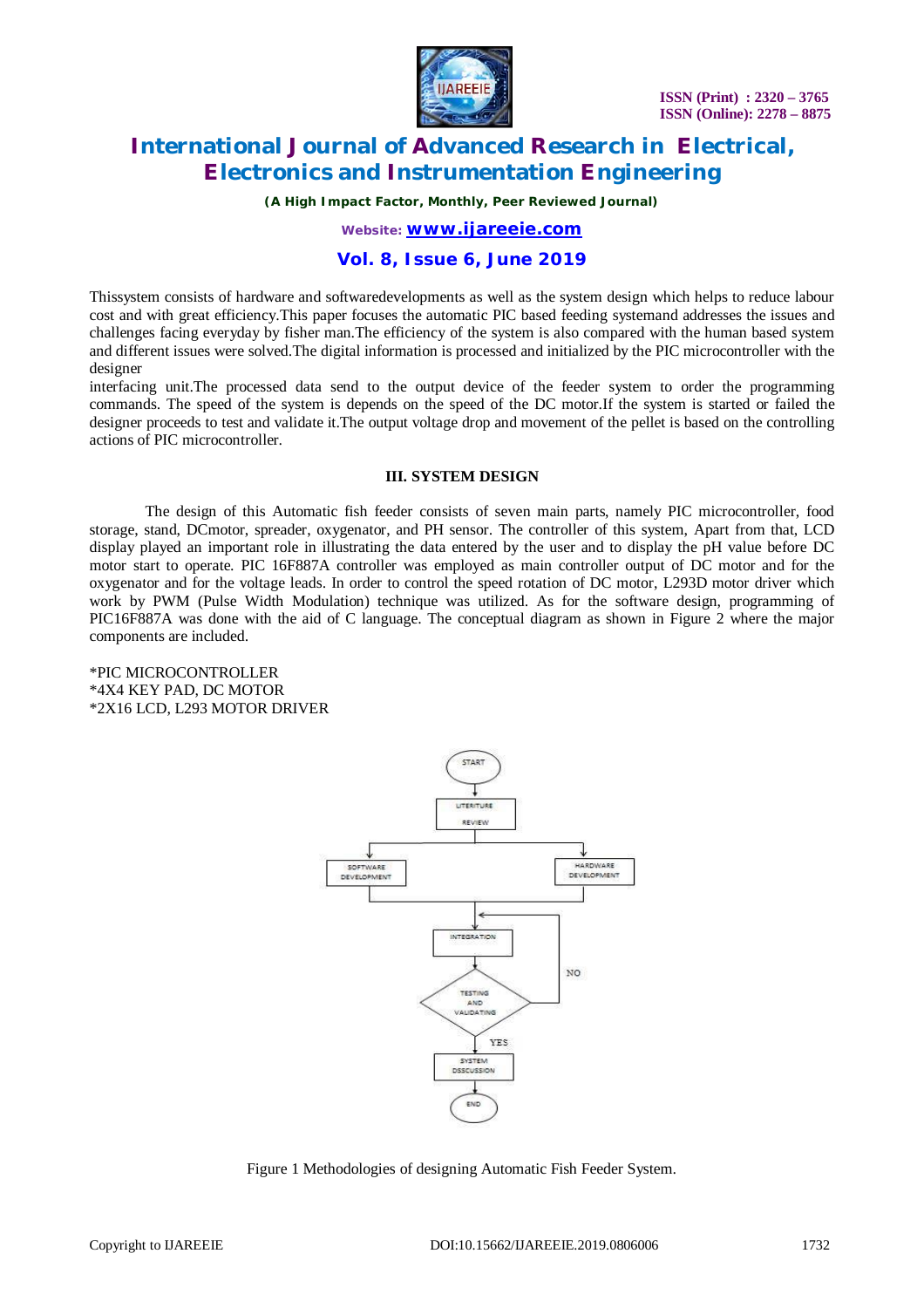

*(A High Impact Factor, Monthly, Peer Reviewed Journal)*

*Website: [www.ijareeie.com](http://www.ijareeie.com)*

### **Vol. 8, Issue 6, June 2019**

### **IV. ISSUES FACED IN AQUACULTURE**

Every day morning the fishes are struggling to survive due to oxygen lagging in the water, fisher man not able to see the growth of the individual fishes, maintenance of the aquaculture, feeding distribution system and labour availability. This paper mainly focuses to solve these problems and designed with great efficiency.

### **V. MECHANICAL SYSTEM ARRANGEMENT**

The hardware setup is arranged as shown in the above diagram Figure 2.The feeder system movement system is on the water is based on the torque generated by the DC motor. The construction of the feeder system is very simple and the design is inexpensive and also reliable. The food storage system is located in the top pf the feeder system and based on the movement of the motor, the food is distributed in the water based on the availability of fishes. The area of the farm and water level is measured continuously. If the water level is low then the microcontroller will turn on the motor to flow the water in the farm area.

#### **VI. L293DRIVER FOR MOTOR CONTROLLER**

L293Dis providing the bi directional drive current upto 0.6mA and voltage range from 4.5v to 36v. It is driving load like relay and stepper motor[6,5].The L293D is utilized to control the motor rotation speed by programming the PIC microcontroller.

#### **VII. DESIGN OF THE EXPECTED SYSTEM**

In the time of controlling action, the system will display the information about the next performing operation. The PWM (pulse width modulation) is helping to control the motor with different voltage levels as programmed by the PIC microcontroller[6,2].The speed of the motor directly proportional to the distance of the pellet, so the motor speed will result in longer distance. Timer 1 of the PIC microcontroller [1] is used control the speed of the motor.



*Figure 2Mechnical system arrangement*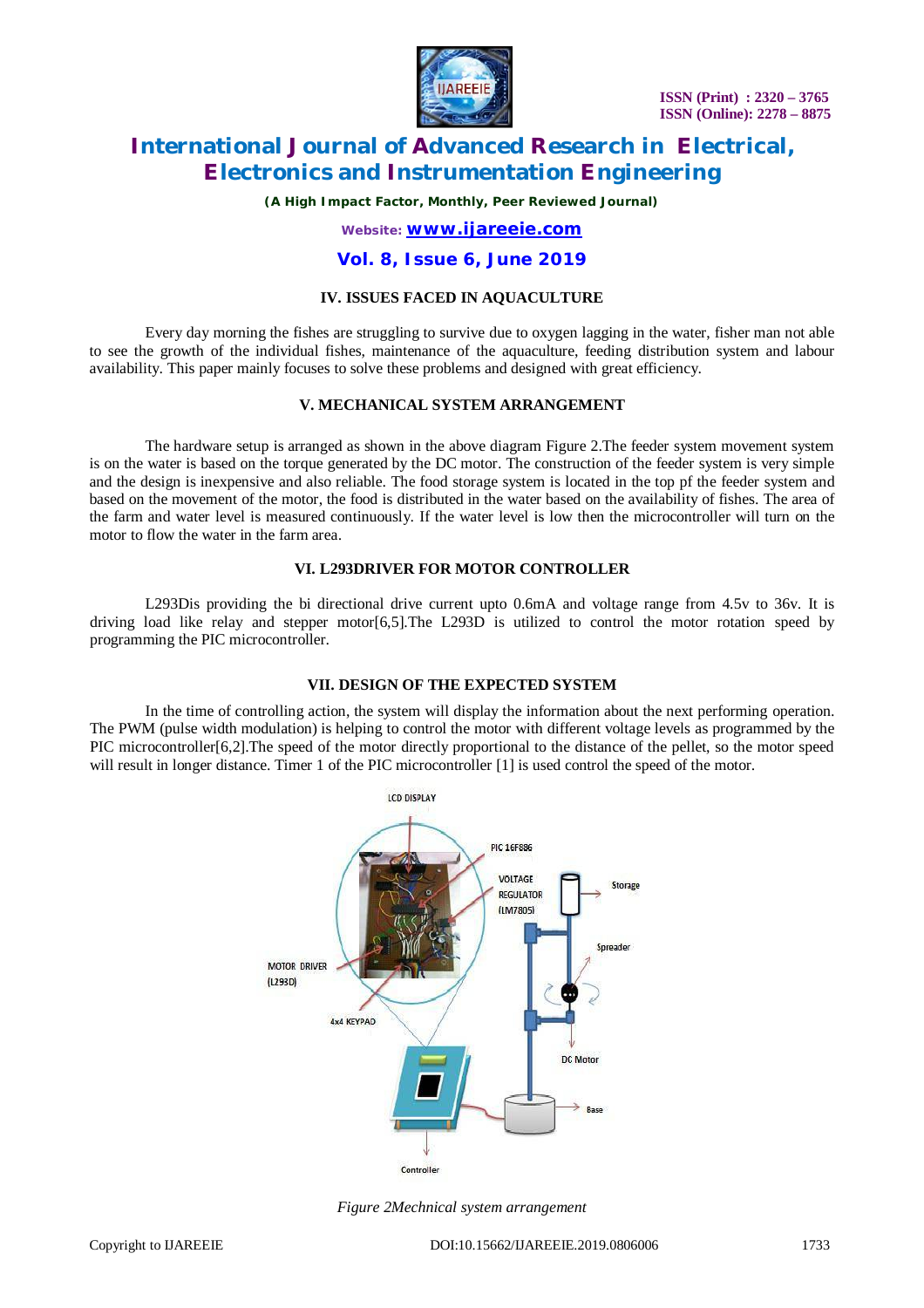

*(A High Impact Factor, Monthly, Peer Reviewed Journal)*

*Website: [www.ijareeie.com](http://www.ijareeie.com)*

### **Vol. 8, Issue 6, June 2019**

This Timer 1 activates the motor as planned by the users. Timer 1 is with two modes that allowed the user to set the time. The Timer 2 is receiving the desired delay of each feeding process given by the designer. Once the parameter from input side had been completely designed by the designer, the motor will operate. early morning and indicates the motor to turn on the oxygenator motor control unit to turn on the oxygen mixing unit with water to improve the pH level and it will ensure the fishes to avoid coming on the surface of the water. The pH sensor always checking the values whether it is more than the 7 or less than the value of 7 and the system ensuring the pH level to maintain in near to seven. The speed of the motor directly proportional to the distance of the pellet, so the motor speed will result in longer distance.

#### **VIII. THE pH SENSOR**

The pH sensor used in this paper to monitor the pH value in the water. Because in the early morning period the oxygen level will be very minimum. Due to this the fishes will struggle a lot to sustain in the water.Our pH sensor available in Feeder system is measuring the pH value in the water in a frequent manner.

#### **H.1 External Voltage Treatment**

The external small amount of voltage is applied in the water surface, due to this the all fishes available will come on the top of the water. By this the fish growth can be monitored easily in every day. The Figure 3 shows the implemented design of automatic fish feeder system and the Figure 5shows the Feeder implemented system for distribution



*Figure 3 The controller based implementation*



*Figure 4 Food distributor system*